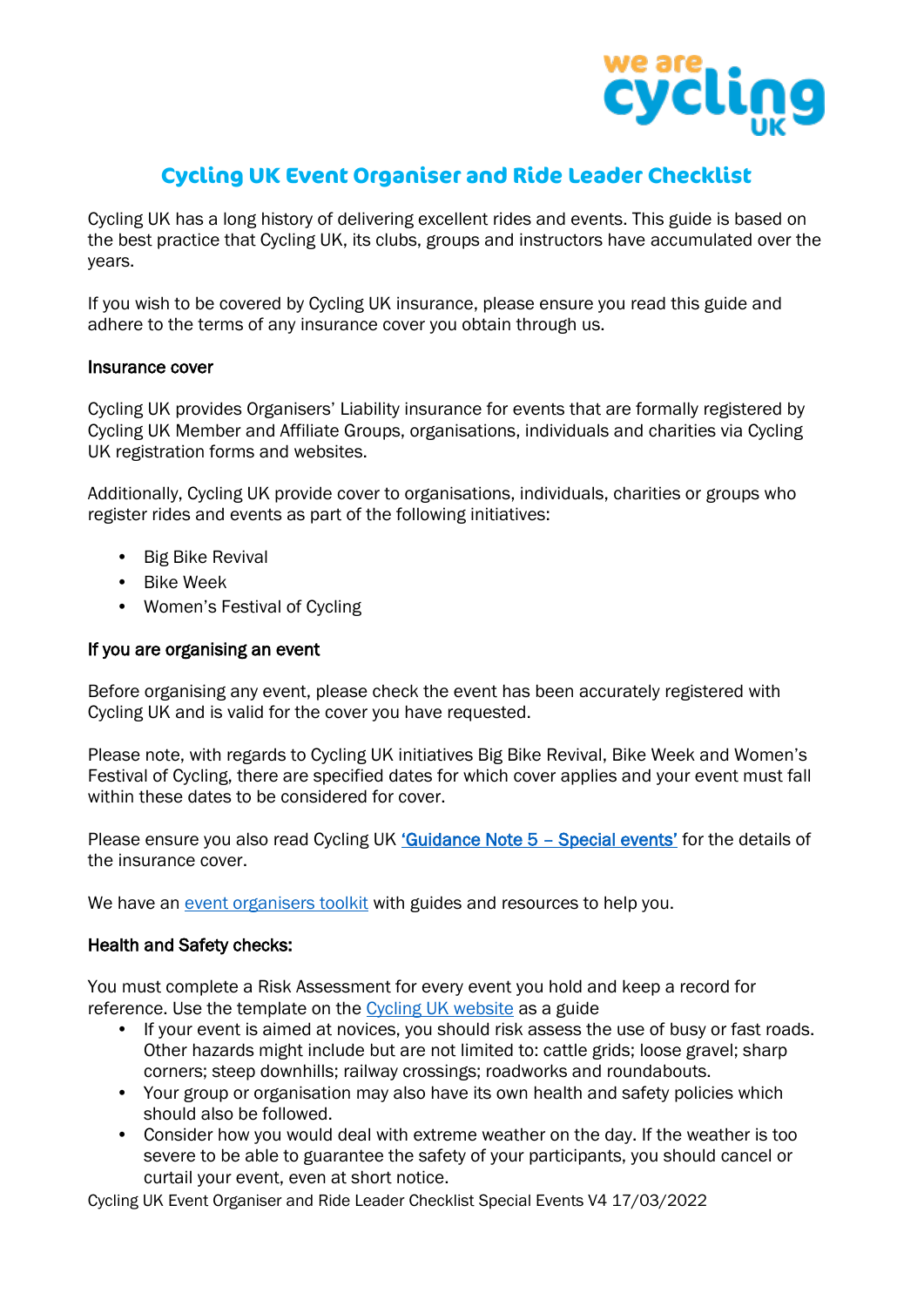

- Have a contingency plan in place should the unexpected occur.
- Make sure to advertise a landline as well as a mobile phone number for emergency use
- If you're hiring a village or community hall, the Health and Safety Executive provides a Village and Community Hall Checklist to use: <http://www.hse.gov.uk/voluntary/assets/docs/village-hall.pdf>
- Be aware of any equipment that could be hazardous; such as gazebos or shelters which should be firmly pegged or weighted down, especially if it's windy.

# Event base checks:

For larger events or rides, it is a good idea to have an event base. Think about the following when choosing a venue:

- A location that provides a recognised start and finish area away from pedestrians and other traffic
- The availability and proximity of public transport
- The availability of cycle parking; such as dedicated parking or railings to which bikes can be locked securely
- Access to toilets, including disabled access
- Supply of refreshments; please note water should be freely available, whether tap or bottled. Remember any food should be clearly labelled to cater for allergies and intolerances
- Ability to put up signage, to the venue and at the venue itself
- Ability to charge mobile phones or other types of communication, like WiFi access

# Accessibility checks:

Facilities needed by people with disabilities might include:

- priority car or cycle parking
- easy access to toilets and refreshments
- large signage with colour contrasts
- good lighting
- facilities for help dogs
- extra support from ride leaders or other officials

# Leading a ride checks:

You must make sure you find out the names of everyone on your ride; not just for insurance purposes but it's also friendlier. Please ask all riders to complete a [signing on](https://www.cyclinguk.org/sites/default/files/document/2019/10/signing_in_and_out_sheet_v2_bw.pdf) sheet.

- Young people under 18 years old must have signed parental consent as outlined on the signing on sheet. Under 13s must not ride unaccompanied by either a parent or guardian.
- Enlist the help of any experienced riders to: keep an eye on newer ones; act as backmarkers; lead a second group; act as 'human signposts' at junctions or gates.
- Explain at the start how you will lead the ride: any jargon and hand signals you might use; when and where you will wait for stragglers; how you will deal with traffic and so on but remind each rider they are responsible for their own safety.

Cycling UK Event Organiser and Ride Leader Checklist Special Events V4 17/03/2022